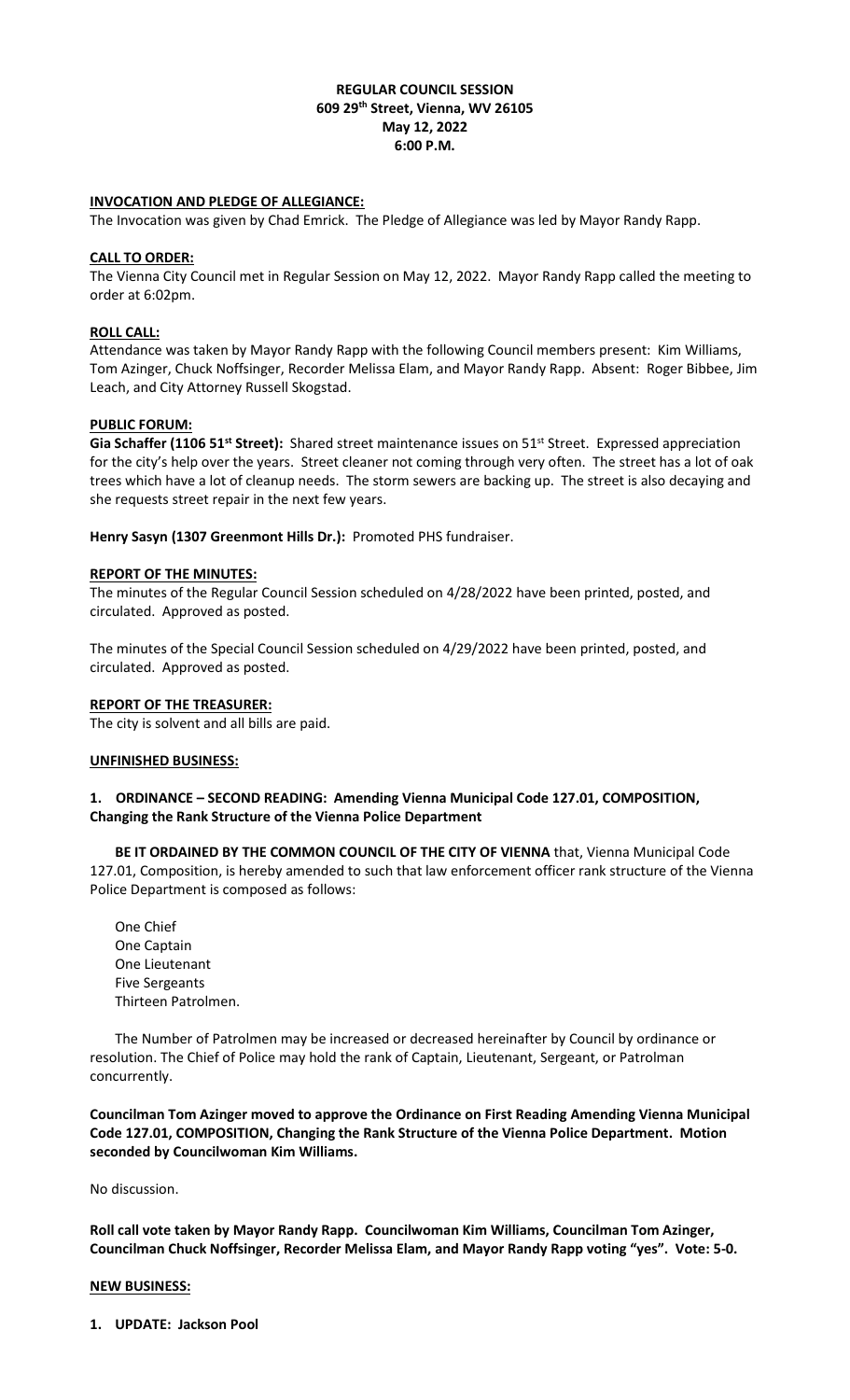Recorder Elam reported that the RFQ (Request for Qualifications) will go in the newspaper next week. She is also working on a mailer and send home paper for Jackson Middle School about the pool and summer activities such as The Hangout.

Clarification between Mayor Rapp and Recorder Elam about the selection process of a pool design firm included:

- Notification in the newspaper for interested engineering firms.
- Firms are interviewed using a matrix that is used for each. The top score is selected.
- Next step is discussing details and the cost.
- If the first firm selected is more expensive than we want, we continue on to the second firm according to the matrix.

Recorder Elam requests a special meeting for Tuesday, June 7 to interview and select the firm for the pool project.

## **2. DISCUSSION: Payment Options for Pool Project**

Recorder Elam explained this discussion is not setting anything in stone and we are not talking about exact numbers. She would like Council to fully understand what our options are so we can have the fastest way forward to a finished product. A Lease Revenue Bond has been suggested. We need to know what the details are and if the pool qualifies for it. Capital Reserves… is there a percentage we are comfortable with using? Financing can be a good option. Fundraising is a good option to get the community, individuals, and foundations engaged and excited. She wants us to do the work now so when Council is ready to talk about real numbers, we aren't flat footed.

Discussion revealed different understandings of how lease revenue bonds work. Recorder Elam asked for codes, ordinances, other documentation to be gathered before next council. Councilman Azinger will contact Dan Marshall who is an expert to get clarification also.

Mayor Rapp said information needs to go to Mr. Leach first then to Budget and Finance then to Council. Recorder Elam would like to call a special Budget and Finance Meeting so the process doesn't have to wait until the June Budget and Finance Meeting.

Councilman Noffsinger suggested looking at the folders he reviewed on the renovation in '96 and '97.

Mayor Rapp called Attorney Skogstad for clarification. Fundraising cannot be done by the city. However, Councilman Noffsinger said an entity such as VRIA could do it.

## **COUNCIL COMMENTS:**

Councilman Noffsinger spoke about soccer fields. Stated Mike Elam was willing to move a mountain in order to have soccer fields and he is asking Council to make it a priority. There are 450 participants this season and their facilities are inadequate.

Councilwoman Williams asked for an update on the dirt being removed from the Jackson Park hill. Mayor Rapp said it is being taken to Spencer's Landing to fill in the hole where the trees were removed. Further discussion about the kayak launch revealed questions about whether it will be located where it was originally being discussed in the NW corner. That location is in the FLAP grant. Further evaluation is going on to see if we need to submit a change to the FLAP grant. Mayor Rapp stated he is having meetings with various groups to get ideas and input (men, women, seniors, and Jackson students). We also have input from the flyers that residents completed.

Recorder Elam announced a Special Council Meeting for Friday, May 20 at 10:30 at Jackson Middle School to hear the Spencer's Landing presentation from the students.

Recorder Elam thanked Mayor Rapp and Craig Metz for their quick response to the Valley View Circle cul de sac repair.

Recorder Elam congratulated newly elected Councilman Chris Mancuso.